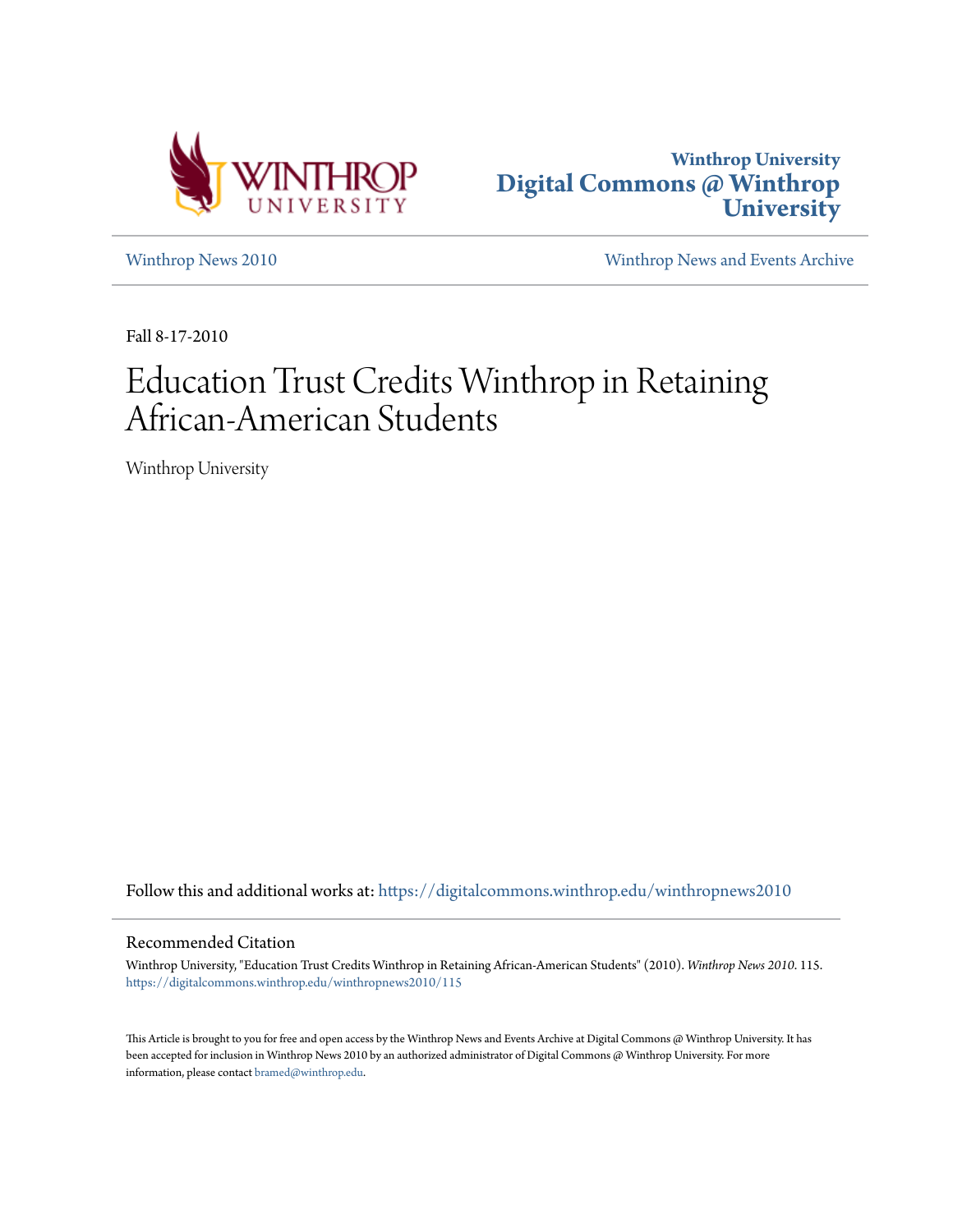- 82 年。

**C** SHARE

All News

Archives

RSS News Feeds

Winthrop in the News

## 08/17/2010 **Education Trust Credits Winthrop in Retaining African-American Students**

### **Quick Facts**

**ABOUT ADMISSIONS & AID ACADEMICS STUDENT LIFE ATHLETICS GIVING**

WINTHROP

UNIVERSITY

**Winthrop University, a public master's institution** that enrolls about 5,000 undergraduates of which 27 percent are black, has graduated African-American students at higher rates than whites every year from 2002 through 2008. **The university has succeeded in recruiting and** retaining a critical mass of African-American students and, as a result, can take a comprehensive approach to student success.



ROCK HILL, S.C. - Winthrop University is singled out in an **Education Trust** report, "Big Gaps, Small Gaps: Some Colleges and Universities Do Better Than Others in Graduating African-American Students" as a national leader in consistently showing high rates of graduation success among minority populations.

Nationally 57 percent of all students who enroll earn diplomas within six years, but the graduation rates for different groups of students are vastly different. About 60 percent of whites graduate but only 49 percent of Latinos and 40 percent of African Americans who start college hold bachelor's degrees six years later.

Frank Ardaiolo

Winthrop University, a public master's institution that enrolls about 5,000 undergraduates of which 27 percent are black, has graduated African-American students at higher rates than whites every year from 2002 through 2008. About 62 percent of black students graduate within six years, compared with 57 percent of white students.

In the report, **Frank Ardaiolo, Winthrop's vice president for student life**, credits **President Anthony DiGiorgio's 20-year commitment** to make Winthrop "the institution of choice" for minority students in South Carolina. The university has succeeded in recruiting and retaining a critical mass of African-American students and, as a result, can take a comprehensive approach to student success.

Instead of targeting special programs specifically toward African Americans, Ardaiolo said that all students are expected to graduate at Winthrop, "A Winthrop student is a Winthrop student is a Winthrop student," he said.

Winthrop is highlighted in the Education Trust report as a top performer with lessons for all universities to learn. "In my 21 years here, I cannot recall a more gratifying statement," said Ardaiolo. "Why? Our success has been predicated on just over two decades of dedicated commitment and hard work by university faculty and staff who have worked tirelessly to improve upon Winthrop's appreciation of diversity and student success for all through many detailed yearly objectives and outcomes being fulfilled."

Winthrop's University College serves as a central location for retention efforts and as the academic home for freshmen and those who have yet to declare a major. One program includes an early alert system, in which faculty members notify the University College of students who are struggling academically. The college then works with each student's adviser and resident assistant to provide the student with counseling.

Some institutions get in trouble because they shift their emphasis toward faculty and what they do,